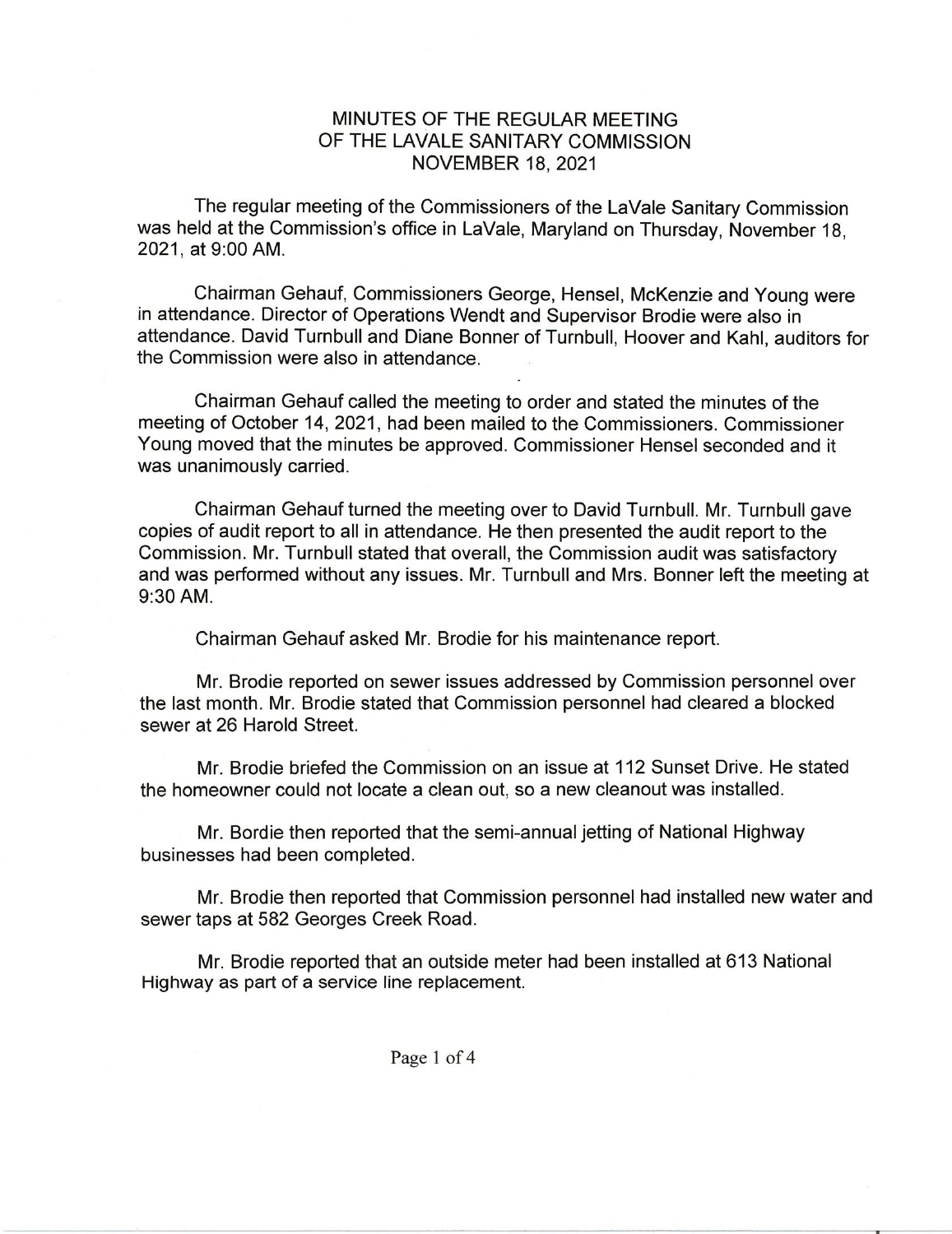He then reported on two residences on Walker Road that had new services and outside meters installed. The residences were 6 and 38 Walker Road.

Mr. Brodie then reported on three major leaks on Winchester Road. He presented the Commission with pictures of one of the leaks. Discussion followed concerning the leaks. Mr. Wendt stated that the line in Winchester Road continued to be a problem and asked the Commission if he could be allowed to update the application for capitol project financing for replacement of the main line. Discussion followed concerning the line and the need to replace the line. Commissioner Young moved the application be updated for presentation at the PACE reception. Commissioner Hensel seconded and it was unanimously carried.

Mr. Brodie reported that the Muffin Monster at the sewage pump station had failed and the parts to repair it were in and being installed. Mr. Wendt reported the parts were approximately \$3,000.00.

Mr. Wendt then presented the Commission with copies of the Water, Sewer, and Revenue reports for October 2021.

During September 2021, lost water was 48,540 gallons per day.

During October 2021, lost water was 54,875 gallons per day.

| Zone 1 Lost | 496 Gallons per day                |             | Zone 2 Lost 9,618 Gallons per day  |
|-------------|------------------------------------|-------------|------------------------------------|
|             | Zone 3 Lost 2,765 Gallons per day  |             | Zone 4 Lost 23,481 Gallons per day |
|             | Zone 5 Lost 12,158 Gallons per day |             | Zone 5A Lost 775 Gallons per day   |
|             | Zone 6 Lost 9,333 Gallons per day  | Zone 7 Lost | 0 Gallons per day                  |
| Zone 8 Lost | 0 Gallons per day                  |             |                                    |

Discussion continued concerning the reports. Commissioner Young questioned the overall increase in unaccounted for water. Mr. Wendt stated he was watching Zone 4 and was monitoring the situation.

Under the heading of Active Construction Projects, Mr. Wendt briefed the Commission on the status of the Braddock Run-Jennings Run sewage conveyance improvement project. He stated the project was under way and the relocation of the water line for the blasting was in process. Discussion followed concerning the project and issues that had arisen during the first few weeks of the project. Mr. Wendt stated he would continue to monitor the project and make decisions that were in the best interest of the Commission.

Page 2 of 4